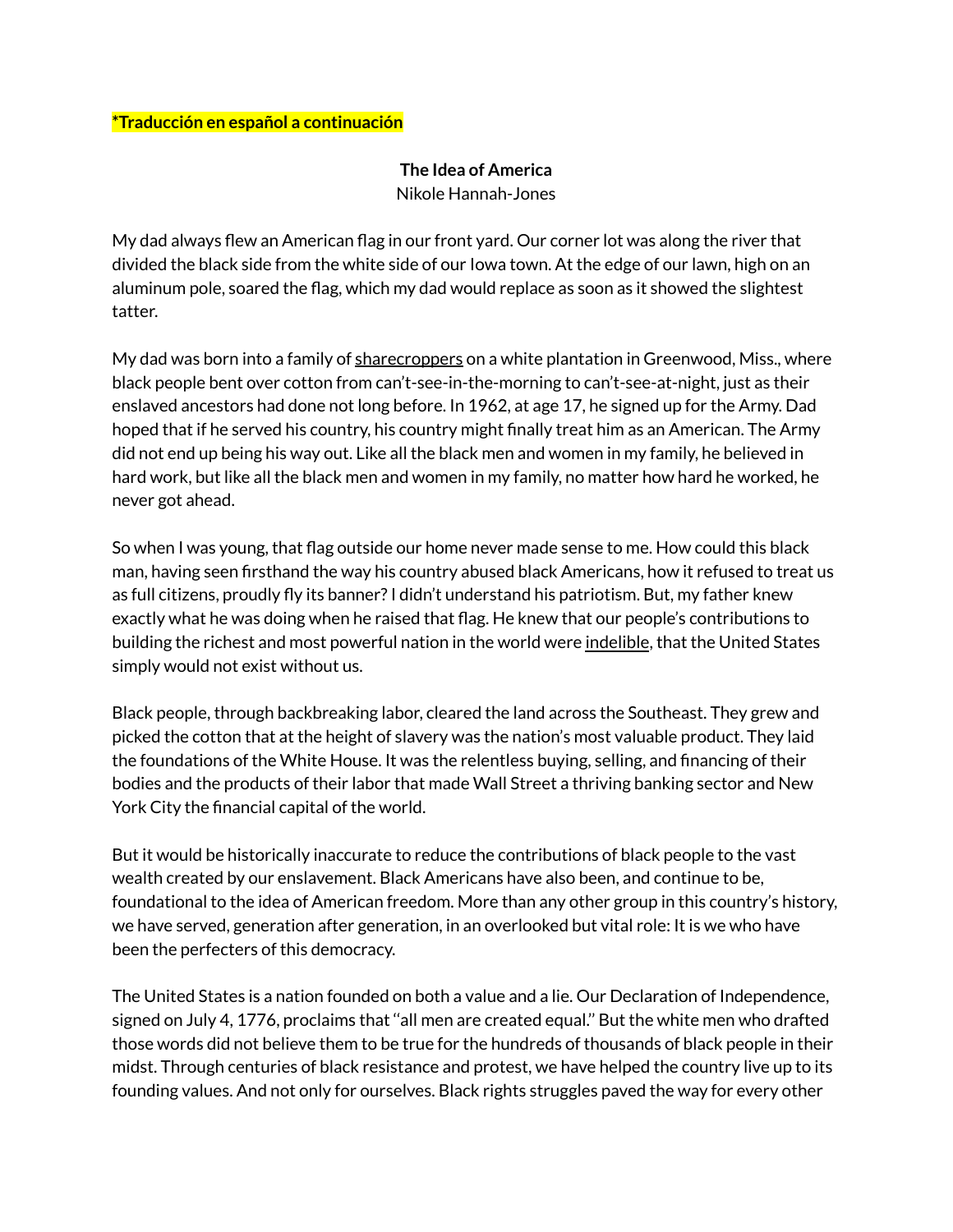rights struggle, including women's and gay rights, immigrant and disability rights. Without the idealistic, strenuous and patriotic efforts of black Americans, our democracy today would most likely look very different. It might not be a democracy at all.

## **Vocabulary**

**Sharecroppers:** people who are given land to farm and then give up a portion of their crops as payment

**Indelible:** not able to be removed or forgotten

**Strenuous:** requiring a lot of work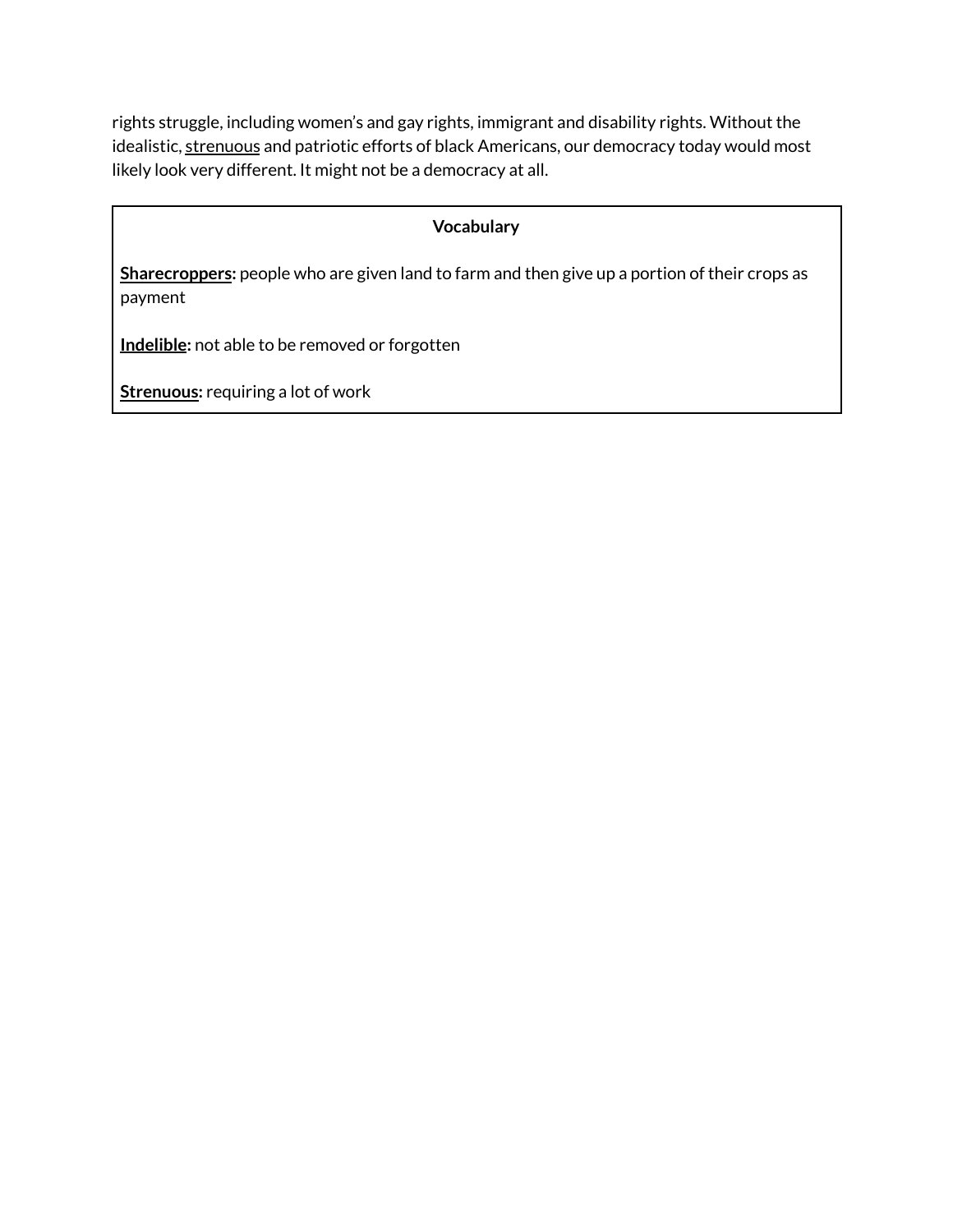Nombre:\_\_\_\_\_\_\_\_\_\_\_\_\_\_\_\_\_\_\_\_\_\_\_\_\_\_\_\_\_\_

**La idea de América** Nikole Hannah-Jones \*Traducido por Kensington Health Sciences Humanities Team

Mi papá siempre ondeaba una bandera estadounidense en nuestro patio delantero. Nuestro lote de esquina estaba a lo largo del río que dividía el lado negro del lado blanco de nuestra ciudad de Iowa. En el borde de nuestro césped, en lo alto de un poste de aluminio, se izó la bandera, que mi papá reemplazaría tan pronto como mostrara el más mínimo jirón.

Mi papá nació en una familia de aparceros en una plantación blanca en Greenwood, Miss., Donde los negros se inclinaban sobre el algodón desde no se puede ver en la mañana hasta no se puede ver en la noche, al igual que sus antepasados esclavizados lo habían hecho no mucho antes. En 1962, a los 17 años, se incorporó al Ejército. Papá esperaba que si servía a su país, su país finalmente lo trataría como a un estadounidense. El Ejército no terminó siendo su salida. Como todos los hombres y mujeres negros de mi familia, él creía en el trabajo duro, pero como todos los hombres y mujeres negros de mi familia, por mucho que trabajara, nunca salió adelante.

Entonces, cuando era joven, esa bandera afuera de nuestra casa nunca tuvo sentido para mí. ¿Cómo pudo este hombre negro, habiendo visto de primera mano la forma en que su país abusó de los estadounidenses negros, cómo se negó a tratarnos como ciudadanos de pleno derecho, enarbolar con orgullo su bandera? No entendí su patriotismo. Pero mi padre sabía exactamente lo que estaba haciendo cuando izó esa bandera. Sabía que las contribuciones de nuestro pueblo a la construcción de la nación más rica y poderosa del mundo eran indelebles, que Estados Unidos simplemente no existiría sin nosotros.

Los negros, mediante un trabajo agotador, limpiaron la tierra en todo el sureste. Cultivaron y recogieron el algodón que en el apogeo de la esclavitud era el producto más valioso de la nación. Ellos sentaron las bases de la Casa Blanca. Fue la compra, venta y financiación incesantes de sus cuerpos y los productos de su trabajo lo que hizo de Wall Street un sector bancario próspero y de la ciudad de Nueva York la capital financiera del mundo.

Pero sería históricamente inexacto reducir las contribuciones de los negros a la vasta riqueza creada por nuestra esclavitud. Los afroamericanos también han sido y siguen siendo fundamentales para la idea de la libertad estadounidense. Más que cualquier otro grupo en la historia de este país, hemos servido, generación tras generación, en un papel pasado por alto pero vital: somos nosotros quienes hemos sido los perfeccionadores de esta democracia.

Estados Unidos es una nación fundada tanto en un valor como en una mentira. Nuestra Declaración de Independencia, firmada el 4 de julio de 1776, proclama que `` todos los hombres son creados iguales ''. Pero los hombres blancos que redactaron esas palabras no creían que fueran